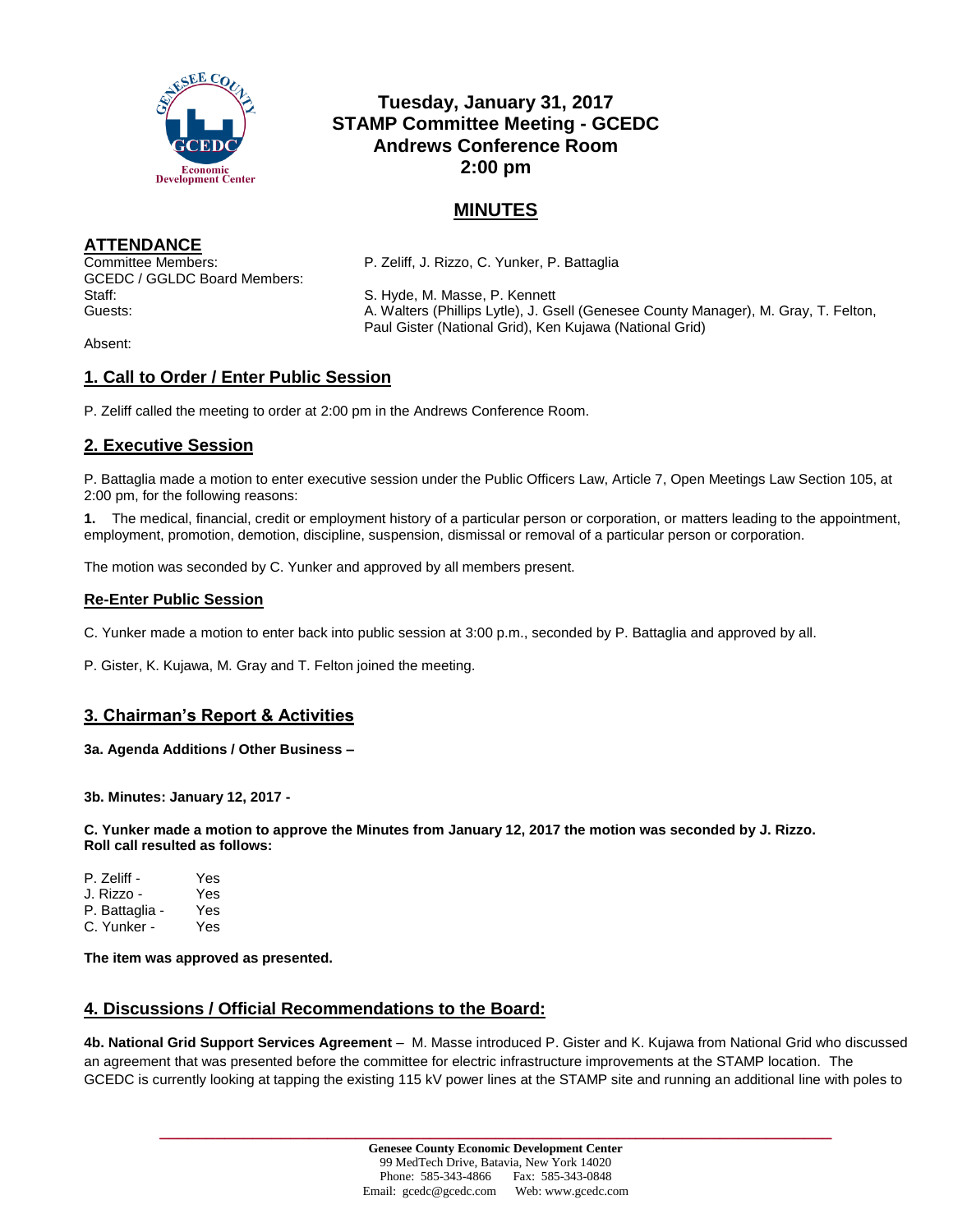connect to the to be constructed substation. National Grid has put together a Support Services Agreement (SSA) with a scope of work that covers the following:

- **1.** National Grid will design and engineer the physical tap of the existing 115 kV line
- **2.** O'Brien and Gere have an existing contract to design and engineer the tap line from the existing 115 kV line to the proposed substation. National Grids scope included in the SSA is to review that design and engineering.
- **3.** National Grid will review the 30% design plans for the substation.

M. Masse informed the Board that the contract will not exceed \$266,000 and will be covered under the existing \$33 million NYESD grant. It is within the budget under the substation construction line item.

M. Masse recommends approval to the full Board to pay a not to exceed amount of \$266,000 and sign the SSA.

P. Zeliff asked if the tap will be designed for a certain company or if it would be capable of meeting the needs of any company that might come in the park.

S. Hyde commented that the work would help prepare the site for potential development. It is a balancing act of what infrastructure can be used (universally) and what can wait given the potential developments or lack thereof.

P. Zeliff expressed concern over spending money on infrastructure improvements that might be obsolete or inefficient given that we do not know exactly who or when a company might build.

S. Hyde noted that it may make sense to hold off on the construction peace until we have additional information, providing we have enough time to meet a potential project's needs. S. Hyde expressed concern over lead times.

P. Zeliff expressed concern over making infrastructure improvements before we understand fully what the needs will be.

After a lengthy discussion on the benefits and risks of moving forward with this agreement, it was decided that it would be tabled for now.

P. Gister and K. Kujawa left the meeting at 2:13 pm.

**4c. Town of Alabama 2017 Project Expense Agreement –** M. Masse explained that during discussions with the Town of Alabama and the STAMP Tech Team, there were additional scope of work items that need to be addressed in 2017 that the Town will need to utilize their Town attorney and consultants to complete. They have provided the cost amounts and Phillips Lytle has drafted the attached Project Expense Agreement. The total estimated cost of these services is not to exceed \$148,000. This expense will be covered under the existing \$33 million NYS ESD grant, and \$108,000 is within budget of the regulatory, industry and permitting line item while the other \$40,000 is included in the Phase I and Phase II water project construction line item.

M. Masse recommends approval to the full Board to pay a not to exceed amount of \$148,000 and sign the Project Expense Agreement with the Town of Alabama.

P. Battaglia asked if the agency could pay expenses after we were reimbursed.

M. Masse informed the committee that the grant is reimbursement based therefore that would be impossible.

J. Rizzo asked if the consultants were providing the proper documentation needed in order to be reimbursed by the grant.

M. Masse informed the committee that they all have been providing the documentation needed.

P. Battaglia asked if there needed to be wordage within the agreement to ensure that proper documentation would be provided on all future invoices.

J. Rizzo asked if language could be added to the agreement that the Town of Alabama would have to reimburse the GCEDC for any expenses that were denied reimbursement.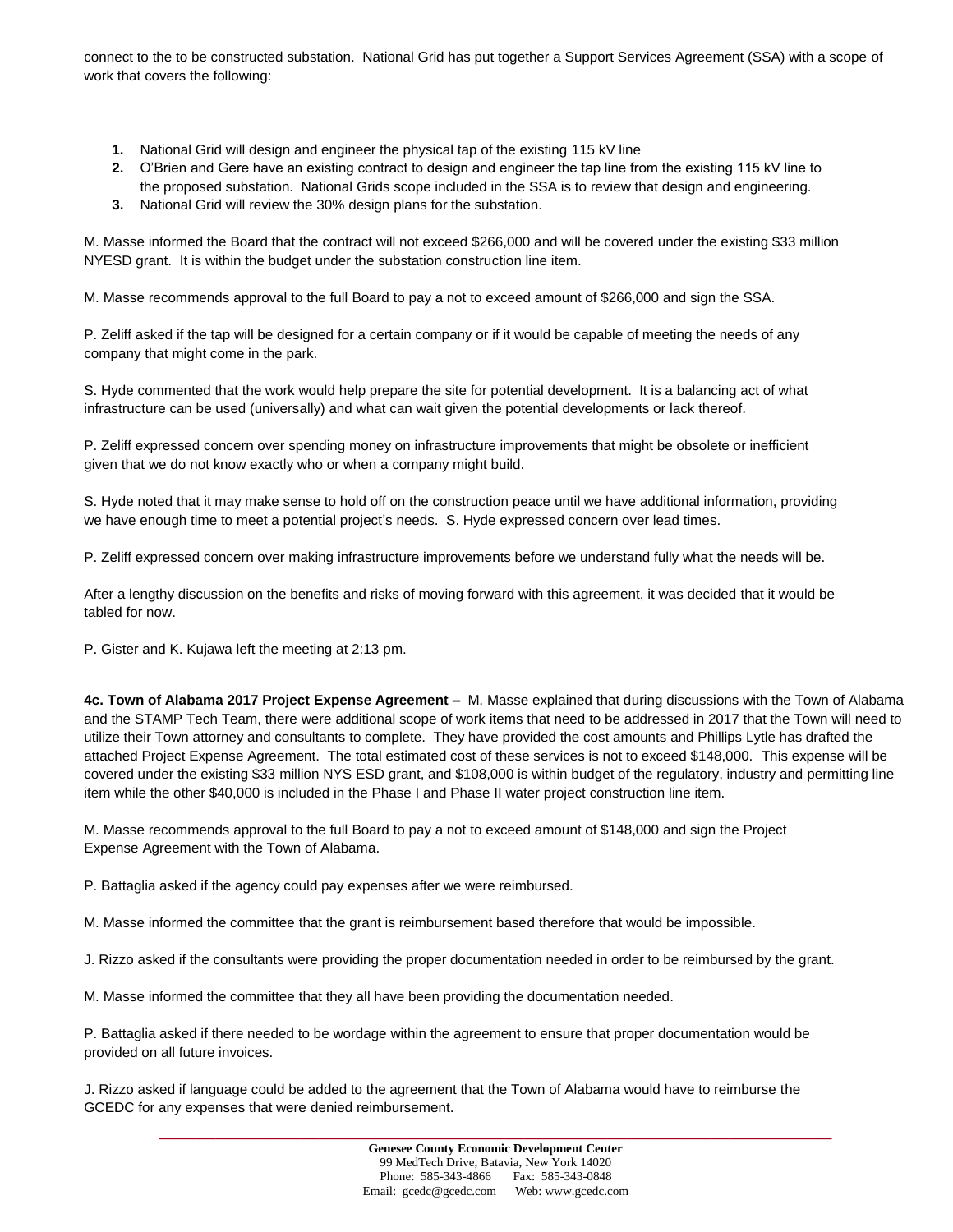Adam Walters explained to the Board that these costs were customary for any project in the Town of Alabama and that he does not see that it will be an issue in the future.

S. Hyde informed the Board that the State has worked very closely with the GCEDC staff and that he does not anticipate any problems.

M. Masse stated that the Town of Alabama consultants fully understand that this is reimbursable under a NYS grant and they have agreed to provide the necessary documentation and appropriate language has been added to the agreement.

Adam Walters noted that he hopes to have this scope of work wrapped up in 2017.

### **C. Yunker made a motion to recommend approval for the Town of Alabama 2017 Project Expense Agreement, not to exceed \$148,000; the motion was seconded by J. Rizzo. Roll call resulted as follows:**

| P. Zeliff -    | Yes        |
|----------------|------------|
| J. Rizzo -     | Yes        |
| P. Battaglia - | Yes        |
| C. Yunker -    | <b>Yes</b> |

**The item was approved as presented.**

**4a. \$33M STAMP Grant Draw Review YTD –** A spreadsheet documenting the \$33M STAMP grant draws was included in the Board packet, but no discussion took place at the meeting.

**4d. Phillips Lytle – Additional Scope of Work -** Philips Lytle has prepared a proposal for an additional scope of work for 2017. This work will cover some of the unforeseen issues that have come up over the last year of the project. It is expected not to exceed \$98,000 and will be covered under the existing \$33 million NYESD grant, and is within budget of the regulatory, industry and permitting line item, electrical, sewer construction, and program management line items.

M. Masse recommends approval to the full Board a contract with Phillips Lytle for a not to exceed amount of \$98,000.

**C. Yunker made a motion to recommend approval of a contract with Phillips Lytle for a not to exceed amount of \$98,000; the motion was seconded by J. Rizzo. Roll call resulted as follows:**

| P. Zeliff -    | Yes |
|----------------|-----|
| J. Rizzo -     | Yes |
| P. Battaglia - | Yes |
| C. Yunker -    | Yes |

### **The item was approved as presented.**

**4e. CC Environment & Planning Contract –** M. Masse presented a contract with Conservation Connects for Phase II of Request for Additional Information (RAI). The GCEDC had submitted our Joint Permit Application (JPA) to the New York State Department of Environmental Conservation (DEC) and the United States Army Corps. of Engineers (USACE) in October of 2013. After review, both agencies have sent out Request for Additional Information (RAI) in connection with the proposed impacts and mitigation of wetlands, tributaries, and buffer area at the STAMP site in conjunction with the proposed Master Plan. Based on the RAI that was received, Conservation Connects has drafted a new scope of work to address the DEC and USACE's questions so we can continue to keep moving this project forward and continue the momentum we currently have with the agencies. The total proposal was for \$160,440, however, \$80,000 (Phase 1) of this contract was covered under the \$2 million NYS ESD grant that has since been closed out and was previously approved by the Board. The GCEDC is now looking to complete the JPA process with the USACE and is seeking to authorize Phase II of that contract for \$80,440. This expense is included in the \$33 million grant under the budget line item for regulatory, industry and permitting.

#### **J. Rizzo made a motion to recommend approval of the contract with Conservation Connects for Phase II of Request for Additional Information (RAI), not to exceed \$80,440; the motion was seconded by P. Battaglia. Roll call resulted as follows:**

P. Zeliff - Yes